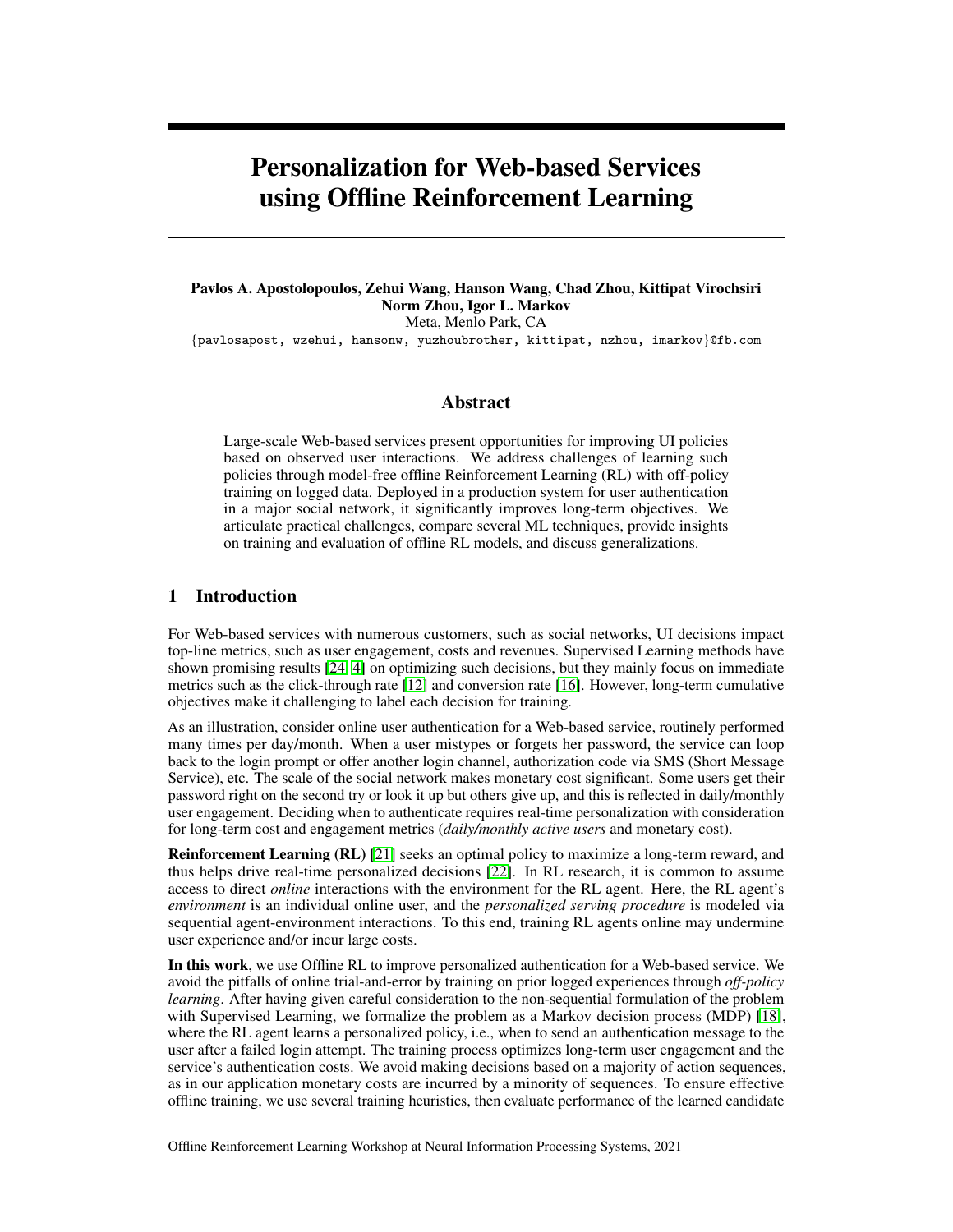policies via an *unbiased off-policy* estimator. The best learned policy is chosen, and the  $\epsilon$ -greedy version of it with a non-zero exploration level for future training purposes, is evaluated in online A/B tests [\[7\]](#page-8-4) on live data. In addition to comparisons to Supervised Learning, we share insights into modeling and offline training, and detail online evaluation to help practitioners train Reinforcement Learning agents on logged data.

## <span id="page-1-2"></span>2 Offline Reinforcement Learning

A common deep learning variant of Q-learning [\[26\]](#page-9-3) called DQN [\[14\]](#page-8-5) utilizes a replay buffer of the form  $\mathcal{D} = \{(s_t, a_t, s_{t+1}, r_{t+1})\}$  for storing the agent's interaction and alternates between data collection and gradient steps with respect to the Temporal Difference loss function  $\mathcal{L}_i(\theta_i)$  at training iteration i:

$$
\mathcal{L}_i(\theta_i) = \mathbb{E}_{s_t, a_t \sim D} \left[ (y_i - Q(s_t, a_t; \theta_i))^2 \right]
$$
\n(1)

<span id="page-1-0"></span> $y_i = \mathbb{E}_{s_{t+1} \sim D} \left[ r(s_t, a_t) + \gamma \max_a Q(s_{t+1}, a; \theta_i^{-})) \right]$  are evaluated through a target network with

parameters  $\theta_i^-$ . This learning procedure is termed *off-policy*, as  $y_i$  is computed without knowing the policy that generates the experiences in the replay buffer D.

Offline RL relies on *off-policy* learning that uses state-action transitions batch-sampled from the *training set*  $\mathcal{D}_{\pi_{\beta}}$ . Although *off-policy* learning algorithms can be directly used offline, in the regular RL setting the *online* regime helps the agent refine its  $Q(s_t, a_t; \theta)$  estimates, whereas in offline RL, the lack of exploration limits agent's learning [\[9\]](#page-8-6) due to *distributional shift* phenomena.

State distributional shift [\[9\]](#page-8-6) affects offline RL algorithms during the agent's exposure on the realworld environment (deployment phase), as the agent's learned policy  $\pi^*$  can diverge from the behavior policy  $\pi_{\beta}$ . The latter could invoke unreasonable actions in out-of-distribution/unseen states.

Action distributional shift [\[27\]](#page-9-4) affects *off-policy* learning algorithms during the training process as well, as the accuracy of the regression in Equation [1](#page-1-0) depends on the estimate of the Q-function for actions that may be outside of the distribution of actions that the Q-function was ever trained.

In this work, a randomized behavioral policy  $\pi_\beta$  that enables high coverage of the state-action space, is used for a short period of time for the collection of the training set  $\mathcal{D}_{\pi_{\beta}}$ . KL-divergence is utilized for distributional stability during training (Section [6.1\)](#page-5-0). The latter constitute our two essential ways for mitigating distributional shift. To guide our design decisions for the application, we firstly introduce a simplified, intuitive problem environment. We use this environment to illustrate important insights on *distributional shift* in Offline RL, and the impact of behavioral policy's exploration on the quality of trained models.

## 3 Application: User Authentication

User authentication starts a typical Web-based session; failures can delay successful login. Due to forgotten passwords, such failures are common when different passwords are used for each Web-based service. The authentication UI may respond to failures by offering password recovery (Action A1) or by prompting another login attempt (Action A2), see Figure [1.](#page-2-0) Password recovery verifies the user's identity by sending a code to a pre-registered mobile phone or another user-owned device. Common options include One-Time Password (OTP) sent via SMS and email, and Time-based One-Time Password (TOTP) authentication [\[11\]](#page-8-7).

Such authentication is considered safe unless the user's device is compromised or the phone number is hijacked  $[20]$ .<sup>[1](#page-1-1)</sup> In our application, we authenticate via OTP.

The decision mechanism that chooses between available actions may affect long-term objectives, e.g., user engagement (daily/monthly active users). Action A1 typically succeeds and improves user engagement but incurs OTP costs, whereas single or multiple invokes of Action A2 may succeed at some point, and without such costs, while and if it fails again, Action A1 can still be preferred over Action A2 at any time. Thus, the decision mechanism should be optimized toward tradeoffs of user

<span id="page-1-1"></span><sup>&</sup>lt;sup>1</sup>Such authentication can also support two-factor authentication (2FA) [\[1,](#page-8-8) [19\]](#page-9-6).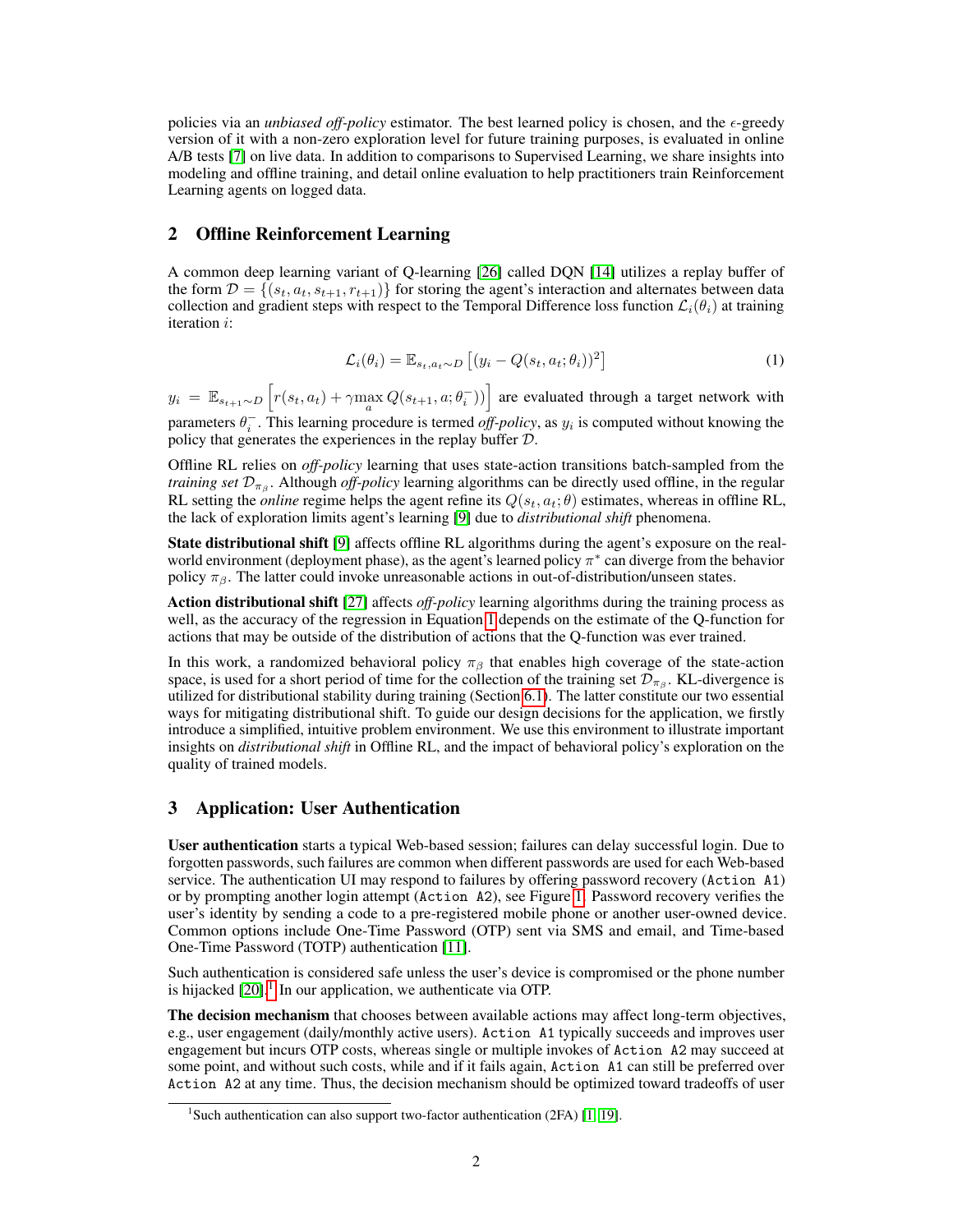<span id="page-2-0"></span>

Figure 1: User authentication UI.

engagement and cost. The described user authentication could be appropriately formalized either as a sequential or non-sequential setting.

The former corresponds to the setting of a regular contextual bandit problem [\[13\]](#page-8-9), where online learning may be critical to balance user engagement and OTP costs. Section [6.2](#page-5-1) explores the nonsequential option with a reward predictor in the form of Supervised Learning, which is trained offline and drives the decision mechanism.

### <span id="page-2-3"></span>4 Problem formalization

Consider the motivational example of the user-authentication application with two possible actions at a time. Figure [2\(a\)](#page-2-1) illustrates possible system actions from the initial failed-login state and subsequent states, as well as implied state transitions, which depend entirely on the actions chosen by the system. The sequence can continue upon a future login failure, as successful login and/or day(s) without failed login attempts do not interrupt the sequence. Each sequence stops as per a defined time-out window (7days). This self-contained state-reward model can capture the most basic sequential preferences but lacks user personalization, which is key to our work.

A user can be characterized by a number of personalized features, and the semantics of them are not important for our motivational example. For each user we represent the initial state  $s_0$  (the first failed login attempt) with a state vector drew from a multivariate Gaussian distribution with mean and covariance selected randomly per user. Subsequent user states  $s_t$  with  $t = 1, \ldots$  that correspond to future failed login attempts are generated randomly and as part of state transitions. Specifically, a base (user) feature vector is drawn from a multivariate Gaussian that is defined per user, per discrete time step t, and per action  $a_t$  that was prompted by the authentication UI on user state  $s_{t-1}$ . This base vector and the vector representing user state  $s_{t-1}$  are then aggregated to construct the vector for the next user state  $s_t$ . The user engagement and corresponding action costs on each user transition are represented by a single normalized scalar value-reward  $r_{t+1}$ . The latter is drawn from a normal distribution with randomly selected mean and variance, defined per user, per time step, per action. The simulated environment is used as a testbed in Section [5.](#page-3-0)

<span id="page-2-1"></span>

(a) State transitions indexed by depth (subscripts) and actions (superscripts).



<span id="page-2-2"></span>(b) Rewards are set daily per user, to the last action.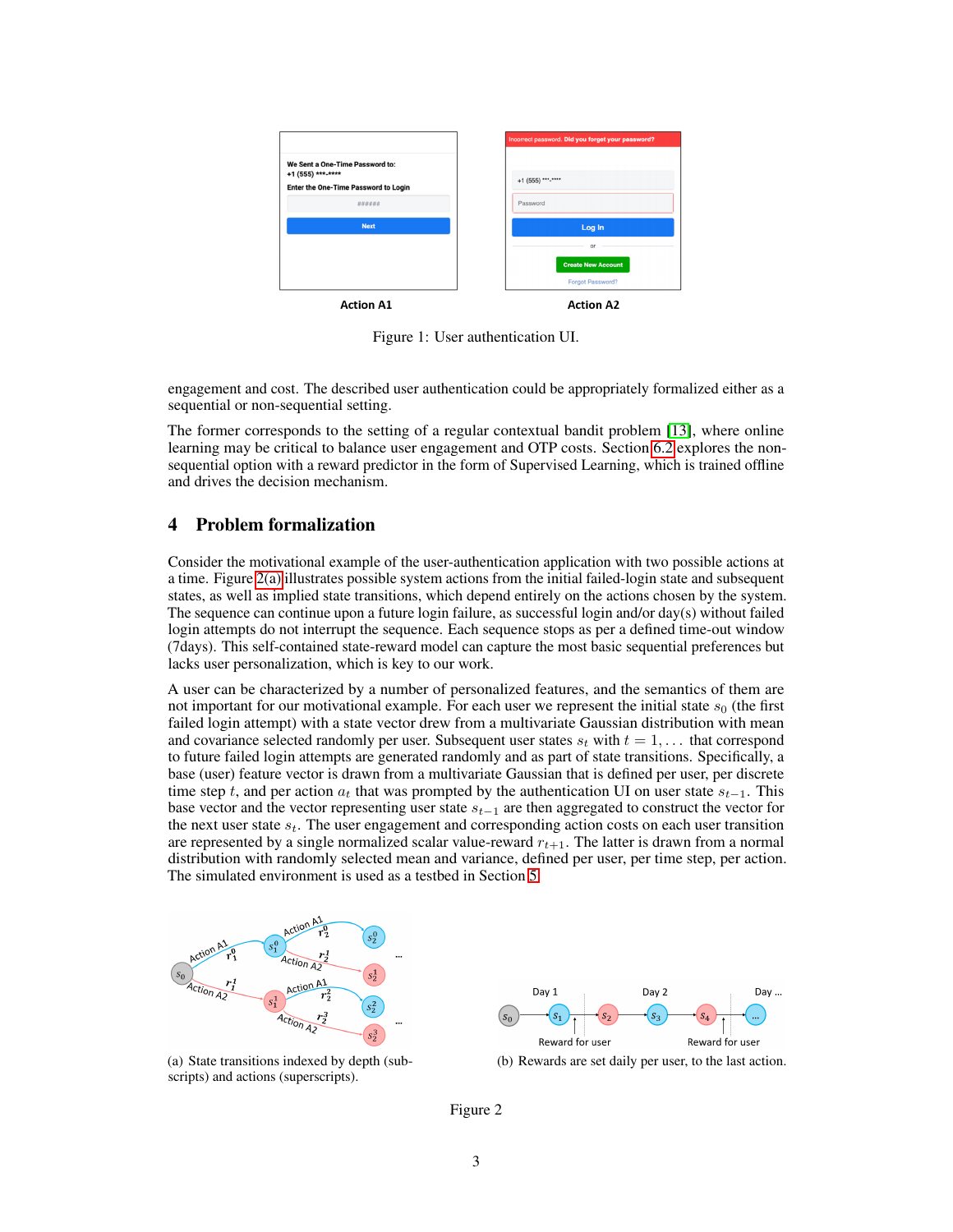<span id="page-3-2"></span><span id="page-3-1"></span>



(a) State features are projected to two principal components via PCA. The blue pointset is cloned.

<span id="page-3-3"></span>(b) Average cumulative rewards over trajectories of different length.

Figure 3: Exploration diversity impacts state coverage and training. Between Actions A1 and A2, the former is chosen with probability P(A1). The greatest state coverage, and best results are observed for balanced exploration  $P(A1)=0.5$ .

#### <span id="page-3-5"></span>4.1 Our practical state model and rewards

The problem formalization we use in practice differs from the motivational example in the following two aspects.

User personalized features include *real-time (contextual)*, and *historical* features. For example, on-device real-time features capture the app platform, local time of day, day of the week, login time, time since last login, etc. *Historical* features highlight the impact of the decision mechanism on the sequential depth of the problem e.g., password recoveries sent in the past, the number of authentication attempts over 30 days and their outcomes, how many times each of Action A1 and Action A2 were used. In principle, a user's MDP sequence can have an infinite horizon as they interact with our agent (beyond a successful login), but in practice we collect data in limited time windows. Hence, all sequences are cut into pieces up to seven days.

Rewards are formulated to help optimize long-term objectives that are affected by the authentication decision mechanism, i.e., *user engagement* and *monetary cost*. In our Web-based service, user engagement is reported and expressed as a binary value that determines if the user was active during the day. Monetary cost represents the amount of money spent on password recovery after failed login attempts, including Action A1 and password recovery options invoked by users when they give up on mainline UI. Different personalized policies of the authentication UI affect user engagement and monetary cost, e.g., sequences of Action A2 may postpone a successful login while avoiding OTP costs. Our goal is to help users login and thus improve user engagement, while reducing costs. Hence, we formulate the reward as a linear combination of user engagement (UE) and monetary cost (Cost):

<span id="page-3-4"></span>
$$
r = w_u \cdot \text{UE} - w_c \cdot \text{Cost}, \text{ where } w_u, w_c \in \mathbb{R} \tag{2}
$$

Varying the weights helps explore the Pareto curve of multi-objective tradeoffs for the application. We assign rewards to the last action on each day (Figure [2\(b\)\)](#page-2-2) because system metrics for user engagement are tallied at the end of each day. For example, on a given day, a nonzero *user engagement* reward is assigned to a user who was exposed to the authentication UI and logged in successfully. Many users recall or recover their password quickly, thus most action sequences are short and/or without OTP costs. Costs can only be improved for longer sequences, a small fraction of all the sequences.

## <span id="page-3-0"></span>5 Applying Reinforcement Learning

The impact of the exploration level of behavioral policies in offline RL is illustrated in Figure [3](#page-3-1) that is produced for the motivational example from Section [4.](#page-2-3) Here we compare behavioral exploration policies defined by the complementary probabilities of Actions A1 and A2. We train an offline RL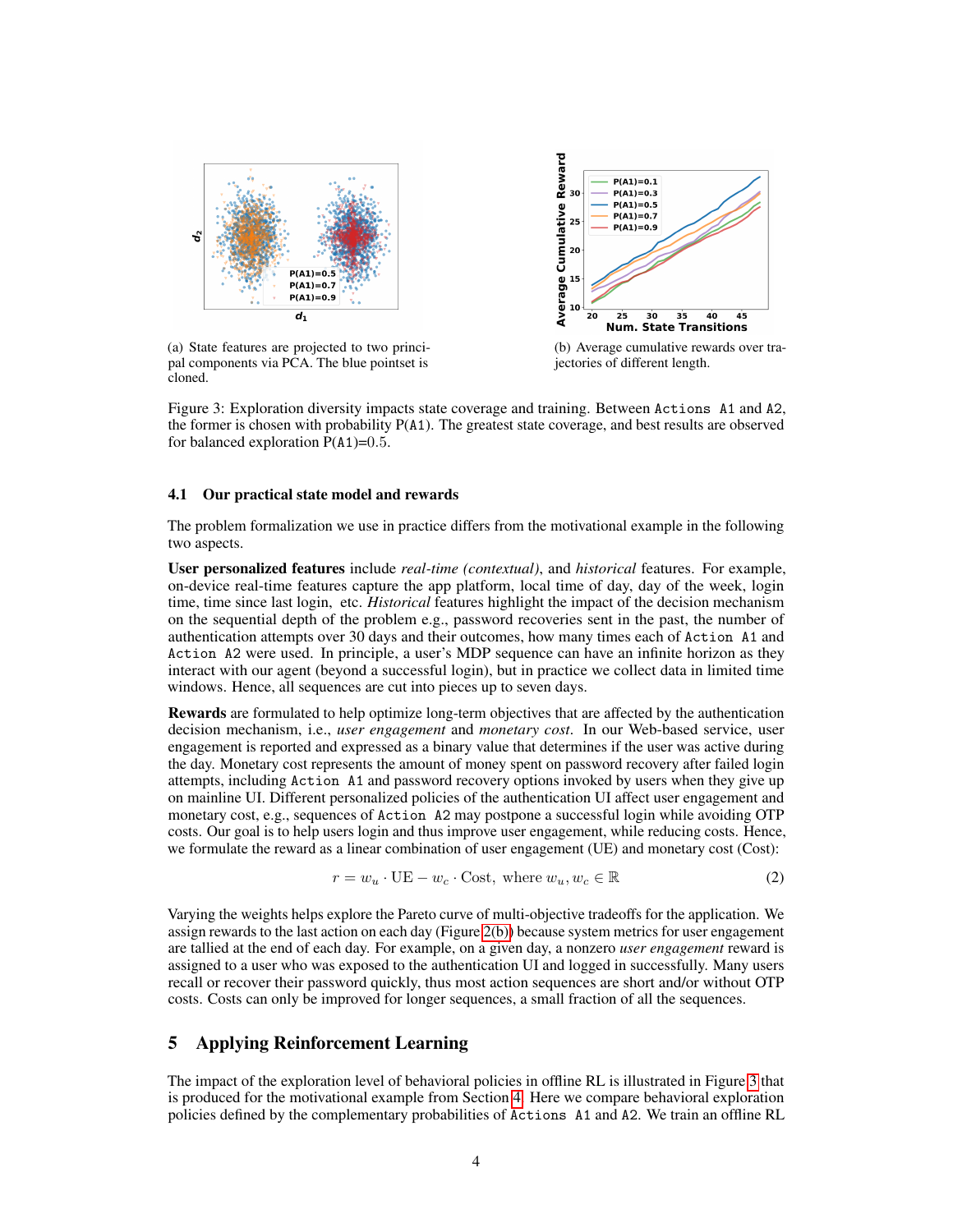model (DQN) on the induced trajectories for each behavioral policy. We observe in our simulation that balanced exploration with equal probabilities provide better state coverage. In the Figure [3\(a\),](#page-3-2) we project state vectors from the feature space onto two principal components via PCA. The yellow (70:30) and red (90:10) point clouds are narrower than the blue (50:50) point cloud.

Figure [3\(b\)](#page-3-3) shows that exploration diversity in the behavioral policy helps train a better model, as we can expect higher perceived returns (cumulative rewards) for the RL model trained offline with balanced exploration. Such evaluation is performed on users not seen in the training dataset and by using the trained RL model as a decision mechanism that drives the state transitions. The impact of behavioral policies' exploration is related to the *distributional shift* phenomenon discussed in Section [2.](#page-1-2) The higher the state coverage in the training dataset, the less significant the state distributional shift during evaluation and action distributional shift during training for an Offline RL model.

Modeling *forward sequential depth* (i.e., the future impact of current actions) is difficult for supervised learning (SL). Modeling *backward sequential depth* (the impact of past actions) is somewhat easier, using additional features that summarize past states and actions.

#### <span id="page-4-1"></span>5.1 RL decision models

Given the large state space in our application, we use DQN and perform offline training on the static dataset  $\mathcal{D}_{\pi}$  Our implementation (Section [6\)](#page-4-0) makes it easy to try more sophisticated RL models. We have tried several improvements to DQN (such as DDQN, Dueling DQN) and concluded that DQN does not leave much room for improvement despite being simpler. However, more techniques that parameterize both the policy and the Q-function are generally worth trying. Whether or not this improves long-term objectives is unclear *a priori*, and we therefore implement a recent technique in this category.

*Critic-Regularized Regression* (CRR) [\[25\]](#page-9-7) is an *off-policy* method that discourages sampling lowquality actions from the training dataset. As it is typical for actor-critic algorithms, CRR parameterizes both the policy and the Q-function [\[8\]](#page-8-10). It additionally transforms Q-values in the objective with a monotonically increasing function, such as  $\exp(\cdot)$ , to emphasize higher Q-values. This way, during policy update,  $\pi$  more often samples high-quality actions within the training distribution. The critic is trained using distributional Q-learning [\[25,](#page-9-7) [2\]](#page-8-11). The distributional representation of the returns translates well into stochastic behavioral policies.

#### <span id="page-4-2"></span>5.2 Preparing data for training

Each row of our training data includes user features, actual system actions, and rewards. Motivated by the impact of the exploration level of behavioral policies in Offline RL (Section [5\)](#page-3-0) we choose equal probabilities for Actions A1 and A2. Thus, upon a failed login attempt, an action is chosen at random, and another handler starts extracting and computing user features simultaneously. The two asynchronous events are tagged with the same unique ID and joined by a stream processing system for logging in the training table. The user engagement metric and the sum of OTP fees are computed by the end of the day. These rewards are joined with the training table based on an anonymized user ID column, where rewards are attributed to the last login failure event of the day (see Figure [2\(b\)\)](#page-2-2). We logged data using the described exploratory behavioral policy for a time period of three weeks.

Following the standard Markov Decision Process (MDP) framework, RL models are trained on consecutive pairs of state/action tuples that correspond to state transitions in user sequences (Figure [2\(a\)\)](#page-2-1). We use the open-source applied RL platform *ReAgent* (Horizon) [\[3\]](#page-8-12) to prepare logged time series data.

# <span id="page-4-0"></span>6 Empirical evaluation

To evaluate ML techniques from Section [5,](#page-3-0) we first assess the quality of the RL models trained offline, and tune their hyperparameters based on offline metrics. The best seen RL model is deployed online on live data, and compared to a baseline SL production system.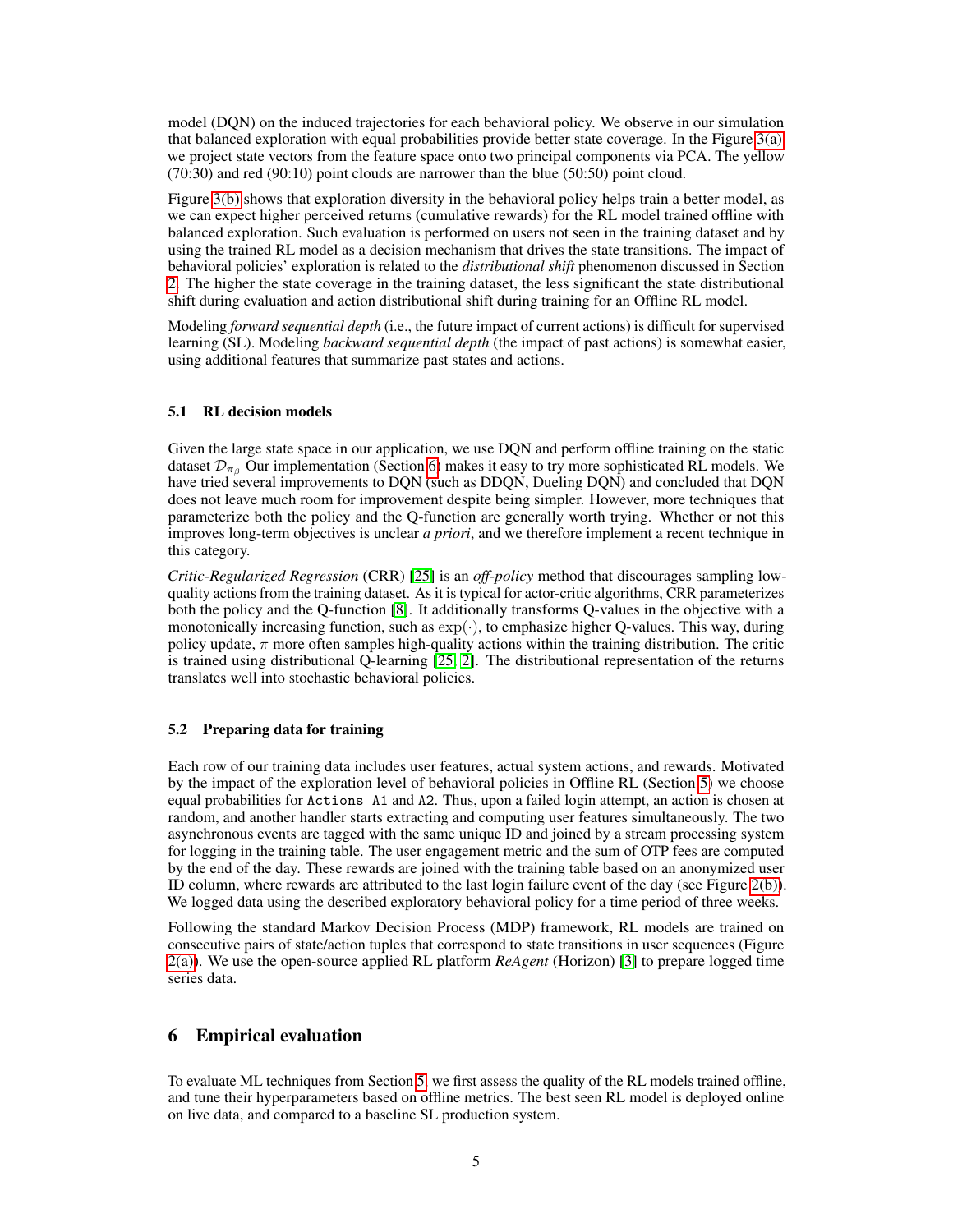<span id="page-5-2"></span>

(a) Temporal Difference loss with respect to learning epochs for the DQN RL model (Section [5.1\)](#page-4-1)

<span id="page-5-3"></span>

Figure 4: Off-policy learning

#### <span id="page-5-0"></span>6.1 Offline training and evaluation for RL

To support decision models from Section [5.1,](#page-4-1) we train our DQN model using the ReAgent (Horizon) platform [\[3\]](#page-8-12) and its default NN architecture. Equation [2](#page-3-4) is used for the reward function.

Offline RL training minimizes *Temporal Difference* (TD) loss (Equation [1\)](#page-1-0) over the provided static dataset of transitions (Section [5.2\)](#page-4-2). Figure [4\(a\)](#page-5-2) shows how loss values for the DQN RL model (Section [5.1\)](#page-4-1) change over training epochs that consist of mini-batches (iterations).

To avoid overfitting, we split the static dataset of transitions into a training and test set, then compare the average Q-values of the same Actions A1, A2 between the training and test sets, and keep the differences below 10%. To check for distributional shifts (Section [2\)](#page-1-2) and poor training, we focus on training quality metrics.

- *The TD Ratio* addresses a pitfall in using raw TD loss (Equation [1\)](#page-1-0), that is sensitive to the magnitude of Q-values. A poor model will exhibit low TD values when Q-values are low. Instead, we evaluate  $\frac{\text{TD}}{\min\{\bar{Q}_A,\bar{Q}_{A2}\}}$ , where  $\bar{Q}_{A1},\bar{Q}_{A2}$  are the average Q-values of Actions A1, A2 over the training dataset.
- *Distributional stability* during training is vital to effective learning. The action distribution of the trained offline RL model should not shift too far from the behavioral policy, which we measure as the KL-divergence [\[5\]](#page-8-13). The action distribution of our DQN model in Figure [4\(b\)](#page-5-3) stabilizes over training. The change of the action distribution over a time window (25 training iterations) is a good proxy for the distributional stability for offline RL models.

**Offline evaluation** avoids the dangers of poorly trained policies in production. Counterfactual Policy Evaluation (CPE) with respect to *perceived accumulated reward* is the essential tier of our offline evaluation methodology. CPE is performed *offline* and *off-policy* because it uses a static dataset of transitions (test set), logged by the behavioral policy  $\pi_\beta$ . Additionally, CPE is performed on the same policy that is deployed online, which adds  $\epsilon$ -greedy exploration to learned offline policy to enable improved future offline training. CPE offers the safety of offline ranking of RL models before testing them in production. Off-policy evaluation can be based on ordinary importance sampling [\[17\]](#page-8-14), but at a risk of high variance which grows exponentially with state transitions. Advanced methods [\[23\]](#page-9-8) provide controlled bias-variance tradeoffs by utilizing additional information, e.g., the learned Q-function. In our case, relatively short MDP sequences help using the *sequential doubly robust estimator* [\[6\]](#page-8-15) to produce unbiased performance estimates for policies trained offline.

Hyperparameter optimization for Offline RL is challenging [\[15\]](#page-8-16), as there is no access to the environment. Here, it is performed toward the described metrics on a validation set from the static dataset  $\mathcal{D}_{\pi_{\beta}}$  and the best seen models are evaluated online. Our DQN model (Figures [4\(a\)](#page-5-2) and [4\(b\)\)](#page-5-3) exhibited the best results in offline evaluation, was deployed online and evaluated vs. SL baseline production system (Section [6.2\)](#page-5-1).

#### <span id="page-5-1"></span>6.2 Empirical comparisons

Our baseline using supervised learning (SL) is a prior production model with a tree-based metalearner that estimates the Conditional Average Treatment Effects [\[10\]](#page-8-17), and by considering the same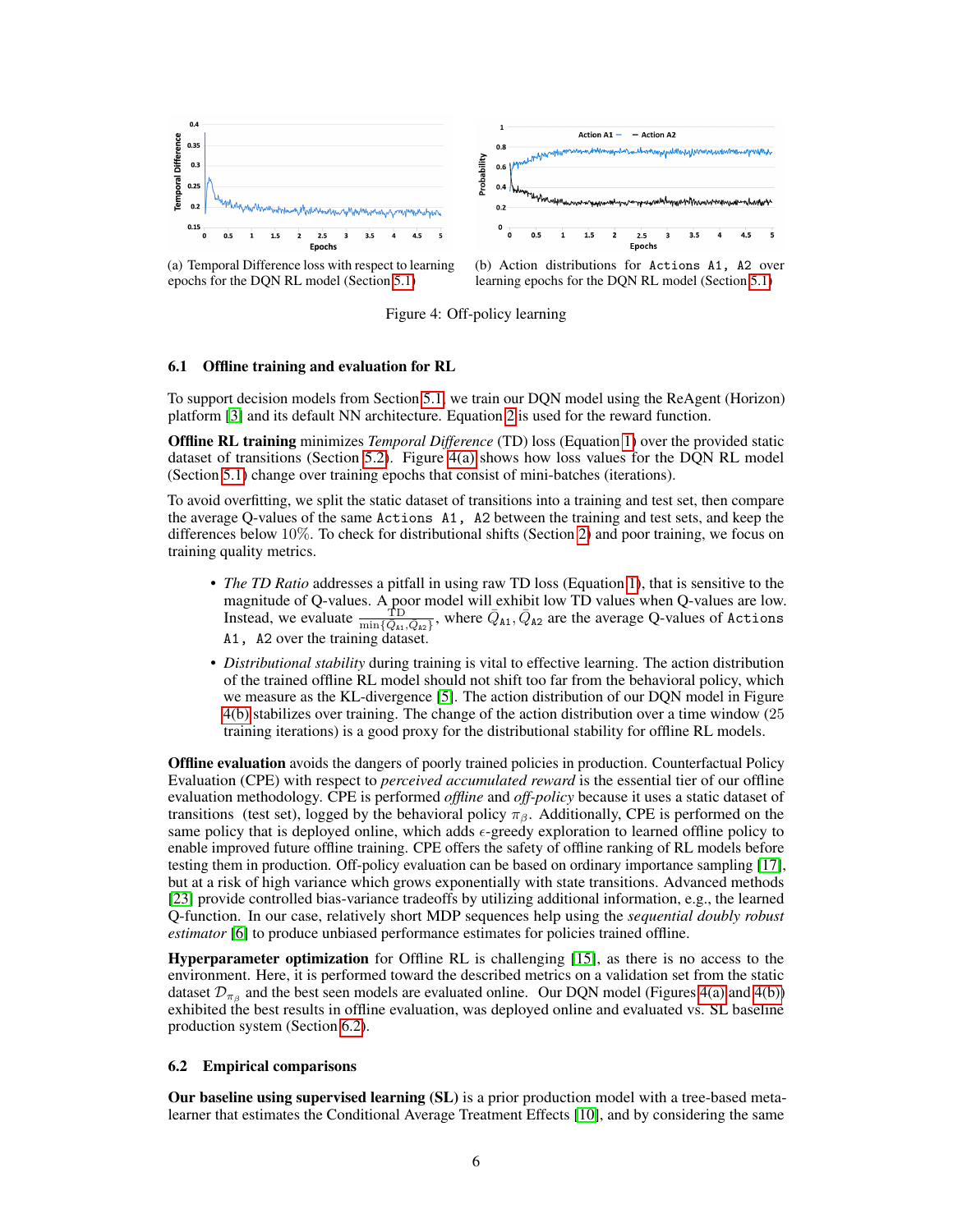<span id="page-6-0"></span>Table 1: SL and RL policies are compared online to fixed policies that always perform Action A1 or Action A2. RL provides the most attractive tradeoffs, shown in bold.

|               | USER ENGAGEMENT       | <b>OTP COST</b>       |                      |
|---------------|-----------------------|-----------------------|----------------------|
| <b>POLICY</b> | <b>DAILY</b>          | <b>MONTHLY</b>        |                      |
| A2            |                       |                       |                      |
| A1            | $+1.49\% \pm 0.273\%$ | $+2.81\% + 0.279\%$   | $+120\% + 4.16\%$    |
| SL.           | $+1.35\% \pm 0.212\%$ | $+2.58\% \pm 0.116\%$ | $+81.1\% \pm 3.13\%$ |
| RL.           | $+1.50\% \pm 0.213\%$ | $+2.55\% \pm 0.183\%$ | $+70.3\% \pm 2.96\%$ |

<span id="page-6-1"></span>Table 2: Action distributions (% of Action A1) for behavioral policies trained with SL and RL by user cohort.

|                      | SL.       | RL.       |
|----------------------|-----------|-----------|
| ALL USERS            | 55.88%    | $22.75\%$ |
| SINGLE-LOGIN USERS   | $60.16\%$ | $36.41\%$ |
| MULTIPLE-LOGIN USERS | $49.40\%$ | $11.19\%$ |

user personalized features as the RL model (Section [4.1\)](#page-3-5). The model acts as a reward predictor for Actions A1, A2, and unlike the RL model, it addresses the user authentication problem under a non-sequential setting. The treatment effects are represented by a linear combination of the rewards defined in Equation [2.](#page-3-4) The meta-learner decomposes the decision process into two steps by first estimating the conditional reward expectations,  $U = \mathbb{E}[\text{UE} | a_t, s = s_t], C = \mathbb{E}[\text{Cost} | a_t, s = s_t],$ where  $a_t \in A$ . U and C are computed using Gradient Boosted Decision Trees whose parameters, including learning rate, tree depth and tree leaves, are swept in a large range to minimize mean squared errors. Then the learner takes the differences between the estimates and chooses the action that gives the highest reward:

$$
a_t = \underset{a_t \in A}{\arg \max} \mathbb{E}[r_t|a_t, s = s_t]
$$
\n(3)

After deriving  $r_t$  via Equation [2,](#page-3-4) the final action is given by

$$
a_t = \underset{a_t \in A}{\arg \max}(w_u \cdot U - w_c \cdot C) \tag{4}
$$

The reward weights  $w_u$  and  $w_c$  are chosen through online experiments to ensure compelling multiobjective tradeoffs.

Online evaluation is performed using 30 days' data. Table [1](#page-6-0) demonstrates the first round of results at a 95% confidence level, where our RL model is trained on randomized data as per Section [5.2.](#page-4-2) The RL model is compared to fixed policies (some action repeated always) and a prior production model based on SL. Overall, the RL model greatly reduces OTP costs vs SL, with minimal impact on daily and monthly user engagement. We estimate *Return On Investment* (ROI) by dividing total cost by total monthly engagement. RL outperforms SL by 5.93% ± 0.782%. To collect data for *recurrent training*, we deploy our RL agent by extending the deterministic policy to an  $\epsilon$ -greedy policy with  $\epsilon = 0.1$ .

<span id="page-6-2"></span>Table 3: Cost per state (10<sup>-2</sup>) for multiple-login users. Engagement Sequence 11 represents being active in two consecutive states, while 00 being inactive in both states.

| <b>ENGAGEMENT SEQUENCE</b> | - SL          | RL.   | <b>% COST REDUCTION</b> |
|----------------------------|---------------|-------|-------------------------|
|                            | 0.178 0.141   |       | 20.8%                   |
| 01                         | $0.675$ 0.543 |       | 19.6%                   |
| 00                         | 1.44          | 1.30  | $9.72\%$                |
|                            | 0.511         | 0.402 | $21.3\%$                |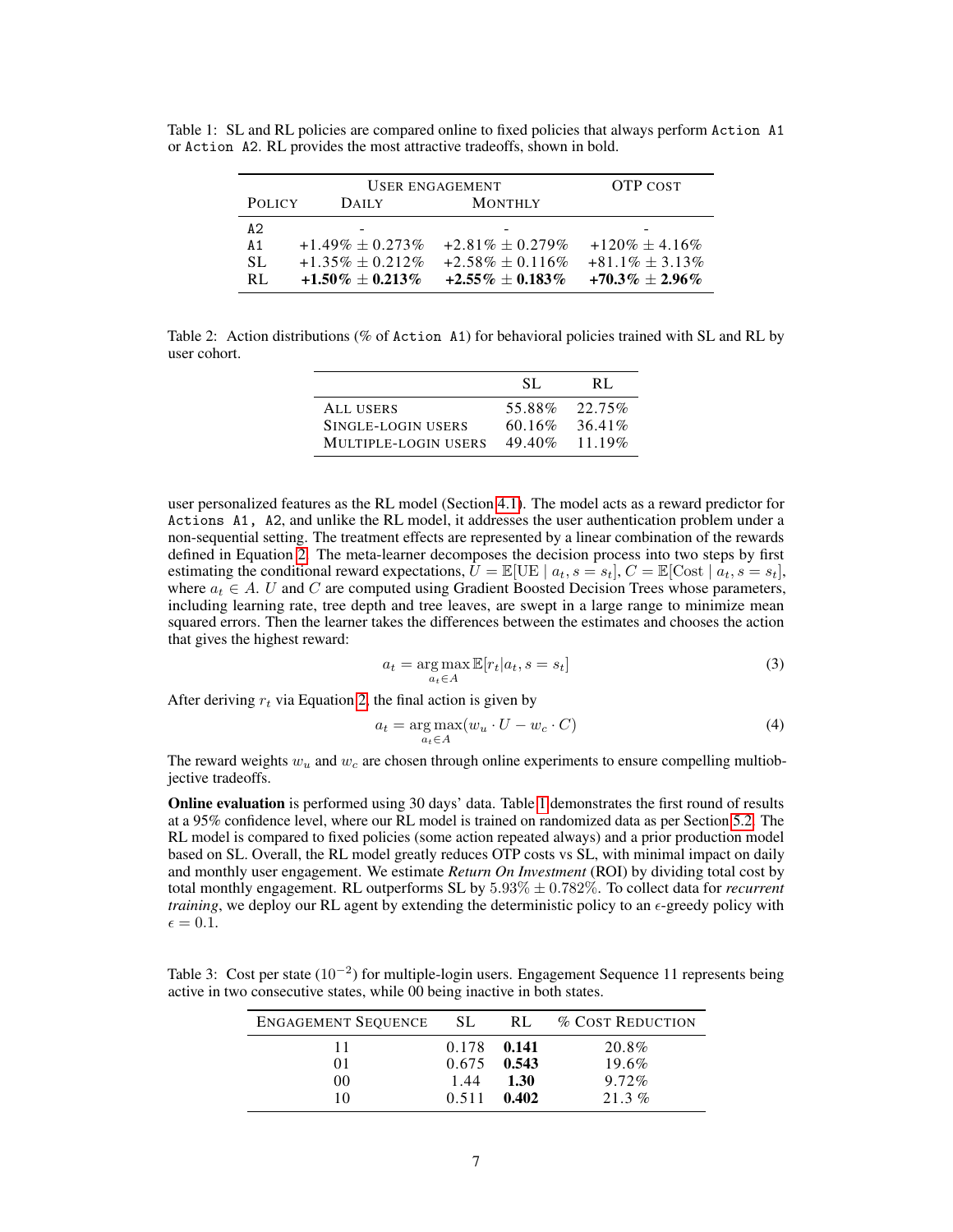<span id="page-7-0"></span>Table 4: Recurrent training results compared with the initial RL agent trained on randomized data (the "Rand" policy issues Action A1 and Action A2 with equal probability).

| USER ENGAGEMENT |                      |                        | <b>OTP COST</b>    |
|-----------------|----------------------|------------------------|--------------------|
| <b>POLICY</b>   | <b>DAILY</b>         | <b>MONTHLY</b>         |                    |
| <b>DON</b>      | $+0.002\% +0.106\%$  | $+0.058\% \pm 0.084\%$ | $-0.17\% + 0.44\%$ |
| <b>CRR</b>      | $+0.116\% + 0.240\%$ | $+0.107\% + 0.140\%$   | $+1.27\% + 2.87\%$ |
| <b>RAND</b>     | $-0.336\% + 0.266\%$ | $-0.693\% \pm 0.162\%$ | $+3.78\% + 3.29\%$ |

When ML is applied to practical problems, it commonly optimizes *surrogate objectives.* In our case, one such metric counts *notification disavow events* (NDEs) for password reset, where a user turns off notifications, perhaps because there were too many. Comparing to SL, we observe that RL reduces NDEs by 50%. To this end, Table [2](#page-6-1) shows that the RL agent trades off Action A1 for Action A2 and thus reduces authentication messages, while maintaining neutral engagement metrics. We also group users into cohorts, as multiple-login users are more likely to enter their password correctly without help from our authentication messages. From Table [2,](#page-6-1) we see that both RL and SL make use of this user attribute but RL exploits it more efficiently. We also augment SL data into MDP sequences to calculate the average cost per state (total cost of a sequence divided by its length). Focusing on sequences with under 3 steps (95% of all the sequences), we found that RL and SL imply very similar costs per state for single-login users (within 3%). But for multiple-login users RL reduces cost by 20% on sequences that have at least one successful engagement, as reported in Table [3.](#page-6-2) We permute the engagement result per state on MDP sequences of length 2 and use binary 0 and 1 to represent user activeness of that state.

Recurrent training and stability evaluation. When user behaviors shift over time, ML models must be refreshed using the most recent data (recurrent training). The initial RL model trained on randomized data shows sizable improvements. However, continued collection of randomized data is risky in terms of direct costs and user experience. The "Rand" policy (Section [5\)](#page-3-0) in Table [4](#page-7-0) suggests that its deployment limits the benefits of RL models. Thus, we refresh the model using behavioral data collected from our RL agent, and through offline training (Section [6.1\)](#page-5-0) with particular attention in the KL-divergence between the initial and refreshed RL models' learned policies. Additionally, to check if recurrent training stabilizes in the long term compared with the initial RL model, we perform a second round of online evaluation to study recurrent training using RL behavioral data and model stability in the long term.

We train a DQN and a CRR model (Section [5.1\)](#page-4-1) with the same parameters and rewards as the initial RL model, but collect their training data via policies from the deployed RL agent. Results summarized in Table [4](#page-7-0) use the same settings as before (a 95% confidence level, one-month's testing window, and an  $\epsilon$ -greedy policy on DQN and CRR with 10% exploration rate). Both recurrent DQN and CRR give neutral results compared with the initial RL model, which indicates stable performance in recurrent training. Comparing the CRR model to the initial RL model by daily user engagement for a one-month testing window, we see consistent performance with no metric loss.

## 7 Conclusions

In this work we show how to apply reinforcement learning (RL) to personalize user authentication in a Web-based system and compare RL to a competing SL approach. Working with industry data, using *offline* RL avoids releasing poorly trained agents in production. However, this approach requires careful extraction and augmentation of training data to ensure that off-policy learning does not succumb to *distributional shift*. In practice, RL is often susceptible to high variance and high bias at several of its stages, especially when operating on large-scale live data. Fortunately, our method is sufficiently robust for production deployment using the *ReAgent* (Horizon) platform [\[3\]](#page-8-12). Starting from state modeling and data collection, we articulate obstacles and milestones toward model training and demonstrate practical improvement in end-to-end system-level metrics at a large-scale deployment at Meta. During development, we use a simplified problem environment to test intuition without sensitive data.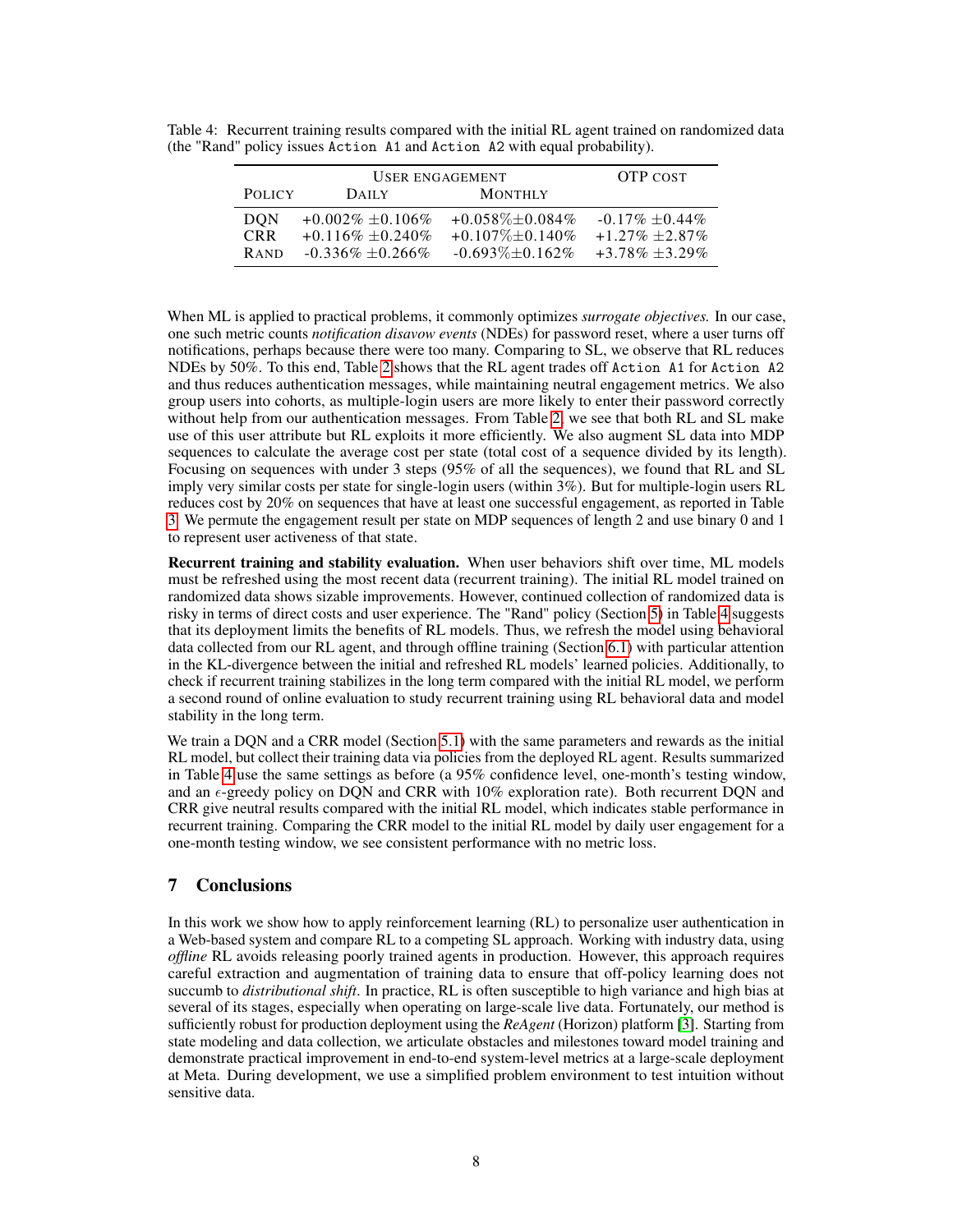#### References

- <span id="page-8-8"></span>[1] Akshay Awasthi. Reducing Identity Theft Using One-Time Passwords and SMS. *EDPACS*, 52(5):9–19, 2015.
- <span id="page-8-11"></span>[2] Gabriel Barth-Maron, Matthew W Hoffman, David Budden, Will Dabney, Dan Horgan, TB Dhruva, Alistair Muldal, Nicolas Heess, and Timothy Lillicrap. Distributed Distributional Deterministic Policy Gradients, 2018.
- <span id="page-8-12"></span>[3] Jason Gauci, Edoardo Conti, Yitao Liang, Kittipat Virochsiri, Yuchen He, Zachary Kaden, Vivek Narayanan, and Xiaohui Ye. Horizon: Facebook's Open Source Applied Reinforcement Learning Platform. *CoRR*, abs/1811.00260:10pp., 2018.
- <span id="page-8-0"></span>[4] Balázs Hidasi, Alexandros Karatzoglou, Linas Baltrunas, and Domonkos Tikk. Session-based Recommendations with Recurrent Neural Networks, 2016.
- <span id="page-8-13"></span>[5] Natasha Jaques, Asma Ghandeharioun, Judy Hanwen Shen, Craig Ferguson, Agata Lapedriza, Noah Jones, Shixiang Gu, and Rosalind Picard. Way Off-Policy Batch Deep Reinforcement Learning of Implicit Human Preferences in Dialog, 2019.
- <span id="page-8-15"></span>[6] Nan Jiang and Lihong Li. Doubly Robust Off-policy Value Evaluation for Reinforcement Learning. In Maria Florina Balcan and Kilian Q. Weinberger, editors, *Proceedings of The 33rd International Conference on Machine Learning*, volume 48 of *Proceedings of Machine Learning Research*, pages 652–661, New York, NYA, 20–22 Jun 2016. PMLR.
- <span id="page-8-4"></span>[7] Ron Kohavi and Roger Longbotham. Online Controlled Experiments and A/B Testing. *Encyclopedia of Machine Learning and Data Mining*, 7(8):922–929, 2017.
- <span id="page-8-10"></span>[8] Vijay Konda and John Tsitsiklis. Actor-Critic Algorithms. In S. Solla, T. Leen, and K. Müller, editors, *Advances in Neural Information Processing Systems*, volume 12, pages 1008–1014, Denver, CO, 2000. MIT Press.
- <span id="page-8-6"></span>[9] Aviral Kumar, Justin Fu, Matthew Soh, George Tucker, and Sergey Levine. Stabilizing Off-Policy Q-Learning via Bootstrapping Error Reduction. In H. Wallach, H. Larochelle, A. Beygelzimer, F. d'Alché-Buc, E. Fox, and R. Garnett, editors, *Advances in Neural Information Processing Systems*, volume 32, pages 11784–11794, Virtual, 2019. Curran Associates, Inc.
- <span id="page-8-17"></span>[10] Sören R Künzel, Jasjeet S Sekhon, Peter J Bickel, and Bin Yu. Metalearners for estimating heterogeneous treatment effects using machine learning. *Proceedings of the National Academy of Sciences*, 116(10):4156– 4165, 2019.
- <span id="page-8-7"></span>[11] Ricardo Margarito Ledesma. Systems and methods for one-time password authentication, October 22 2020. US Patent App. 16/918,742.
- <span id="page-8-1"></span>[12] Jing Li, Pengjie Ren, Zhumin Chen, Zhaochun Ren, Tao Lian, and Jun Ma. Neural Attentive Session-Based Recommendation. In *Proc. 2017 ACM on Conference on Information and Knowledge Management*, CIKM '17, page 1419–1428, New York, NY, 2017. ACM.
- <span id="page-8-9"></span>[13] Lihong Li, Wei Chu, John Langford, and Robert E. Schapire. A contextual-bandit approach to personalized news article recommendation. *Proceedings of the 19th international conference on World wide web - WWW '10*, 2010.
- <span id="page-8-5"></span>[14] Volodymyr Mnih, Koray Kavukcuoglu, David Silver, Alex Graves, Ioannis Antonoglou, Daan Wierstra, and Martin Riedmiller. Playing Atari with Deep Reinforcement Learning, 2013.
- <span id="page-8-16"></span>[15] Tom Le Paine, Cosmin Paduraru, Andrea Michi, Caglar Gulcehre, Konrad Zolna, Alexander Novikov, Ziyu Wang, and Nando de Freitas. Hyperparameter Selection for Offline Reinforcement Learning, 2020.
- <span id="page-8-2"></span>[16] Bruno Pradel, Savaneary Sean, Julien Delporte, Sébastien Guérif, Céline Rouveirol, Nicolas Usunier, Françoise Fogelman-Soulié, and Frédéric Dufau-Joel. A Case Study in a Recommender System Based on Purchase Data. In *Proc. 17th ACM SIGKDD International Conference on Knowledge Discovery and Data Mining*, KDD '11, page 377–385, New York, NY, 2011. ACM.
- <span id="page-8-14"></span>[17] Doina Precup, Richard S. Sutton, and Satinder P. Singh. Eligibility Traces for Off-Policy Policy Evaluation. In *Proceedings of the Seventeenth International Conference on Machine Learning*, ICML '00, page 759–766, San Francisco, CA, USA, 2000. Morgan Kaufmann Publishers Inc.
- <span id="page-8-3"></span>[18] Martin L Puterman. *Markov decision processes: discrete stochastic dynamic programming*. John Wiley & Sons, Virtual, 2014.